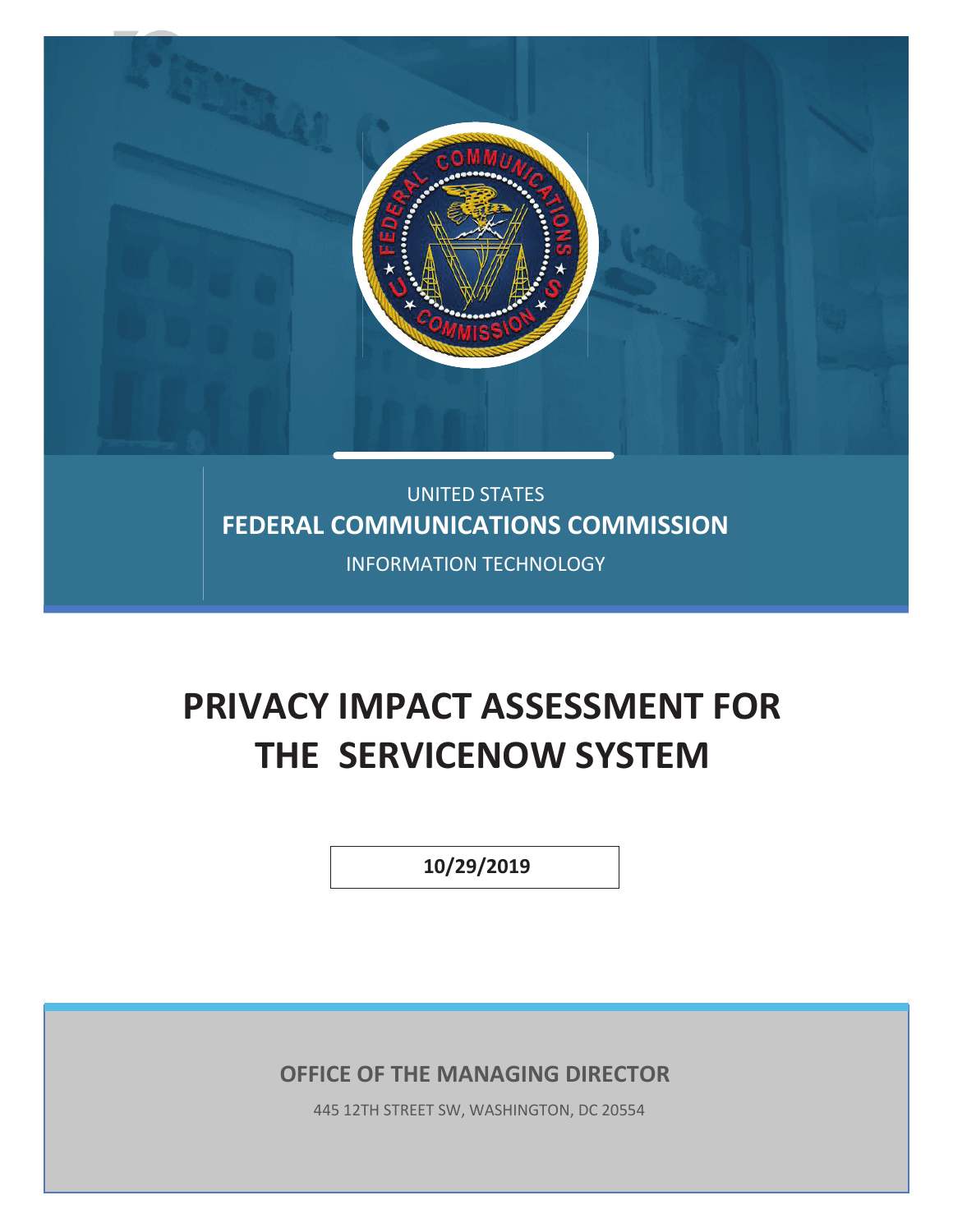## **Record of Approval**

| <b>Document Approval</b>                                                                                    |             |  |
|-------------------------------------------------------------------------------------------------------------|-------------|--|
| <document poc=""></document>                                                                                |             |  |
| <b>Printed Name: Bahareh Moradi</b>                                                                         |             |  |
| Signature:                                                                                                  | <b>Date</b> |  |
|                                                                                                             | 10/25/19    |  |
| <approval structure=""></approval>                                                                          |             |  |
| <b>Printed Name: John Williams</b>                                                                          |             |  |
| Signature: John B<br>Digitally signed by John B Williams<br>DN: cn=John B Williams, o=FCC.<br>ou=OGC.       | <b>Date</b> |  |
| email=john.williams@fcc.gov,<br>$Williams^{\frac{email}{\text{const}}$<br>Date: 2019.10.29 12:48:47 -04'00' | 10/29/19    |  |
| <b>Printed Name:</b>                                                                                        |             |  |
| Signature:                                                                                                  | <b>Date</b> |  |
|                                                                                                             |             |  |

## **Record of Approval**

| <b>Date</b> | <b>Description</b> | <b>Author</b> |
|-------------|--------------------|---------------|
|             |                    |               |
|             |                    |               |
|             |                    |               |
|             |                    |               |
|             |                    |               |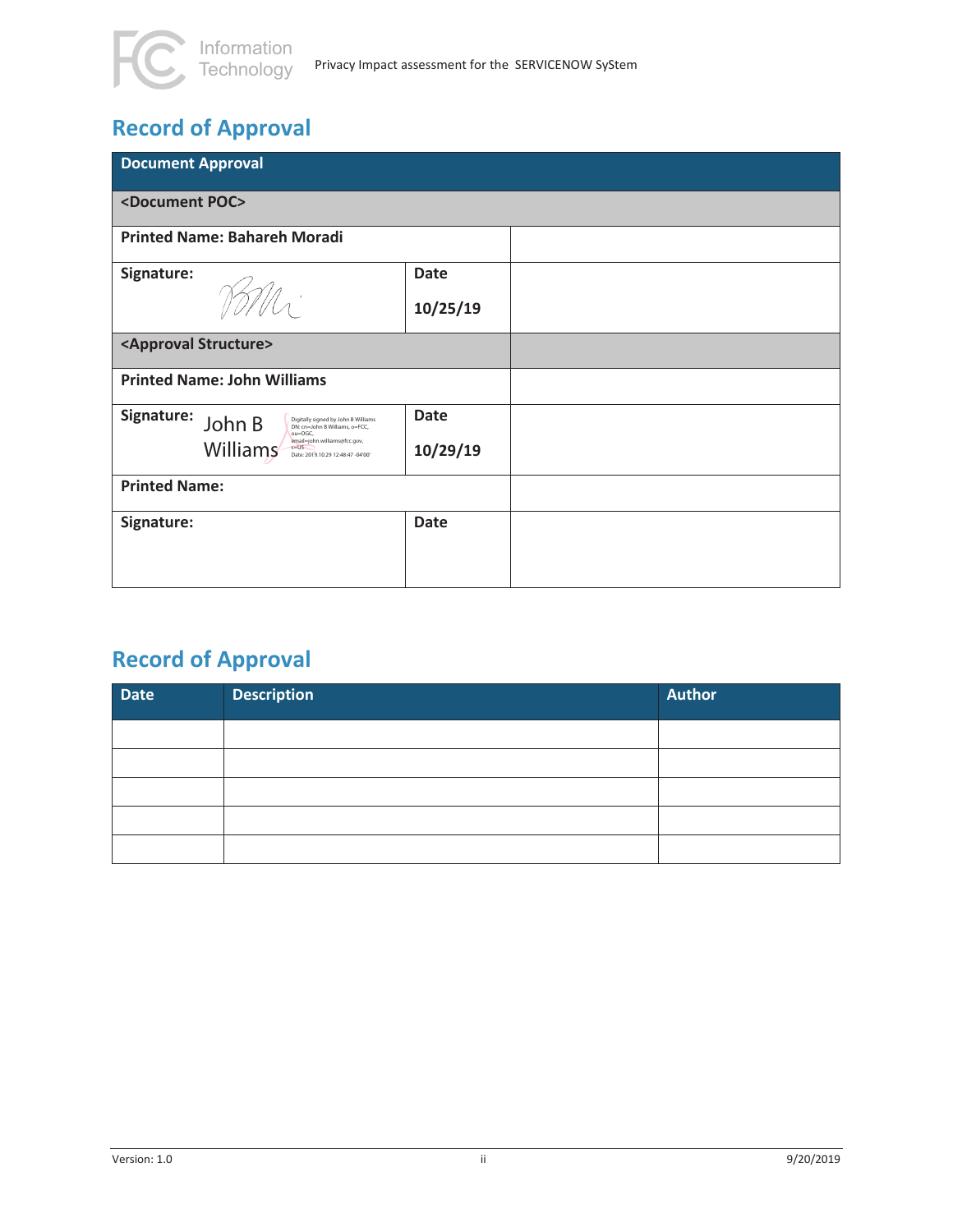## **Table of Contents**

## **List of Tables**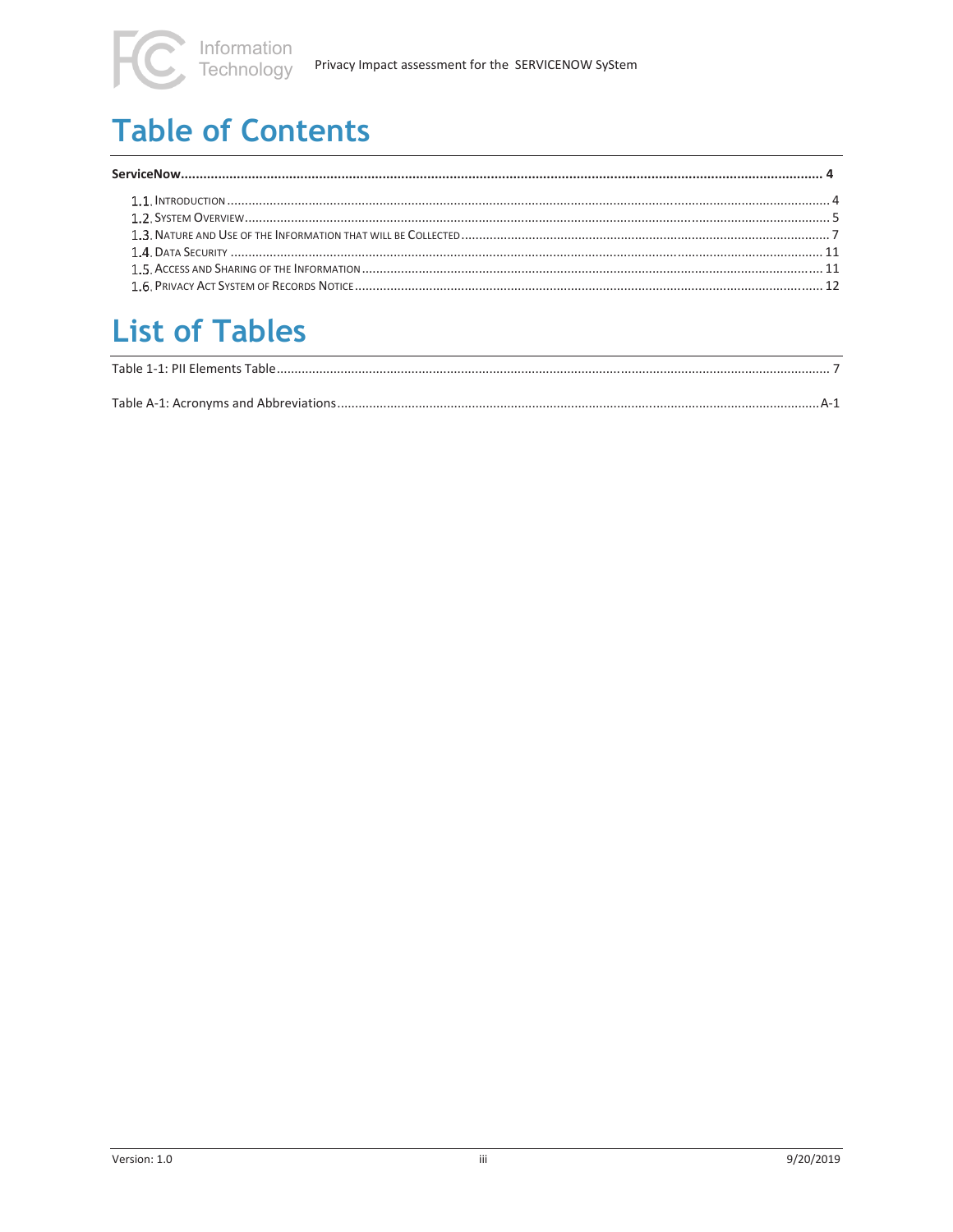### **[System Name]**

#### **1.1.** Introduction

Section 208 of the E-Government Act of 20021 requires agencies to conduct a **Privacy Impact Assessment (PIA)** whenever they procure or develop an information technology system that will collect, maintain, or disseminate information about individual people. The PIA must document how the system will use information it collects about individuals and, unless it contains classified or sensitive information, it must be made available to the public. The PIA was intended to be a tool for agencies to protect personal information throughout a technology system's life cycle. The Office of Management and Budget (OMB) has commented: "*In general, PIAs are required to be performed and updated as necessary where a system change creates new privacy risks.*"2

The FCC is subject to the requirements of the E-Government Act and is committed to identifying and addressing privacy risks whenever it develops or makes changes to its information systems. The questions below explore important privacy issues identified in the Act and in later guidance by the Office of Management and Budget (OMB) and the National Institute of Standards and Technology (NIST). A longer discussion of the FCC's PIA policies can be found in Chapter 9 of the FCC's Privacy Act Manual (FCC Inst. 1113.1).

In accordance with FCC policy, system owners should complete the **Initial Privacy Assessment (IPA)** prior to filling out the PIA. The IPA helps system owners determine whether their systems will collect the kind of information that would make them subject to the requirements of Section 208. The PIA should not be completed if the IPA has not yet been completed first since it determines if your system requires a PIA.

If you have any questions, please contact the Privacy Manager, Les Smith, at leslie.smith@fcc.gov or 202-418-0217.

1 44 U.S.C. § 3501 note.

 $\overline{a}$ 

<sup>2</sup> OMB Memorandum No. M-03-22 (Sep. 26, 2003), https://www.whitehouse.gov/sites/whitehouse.gov/files/omb/memoranda/2003/m03\_22.pdf.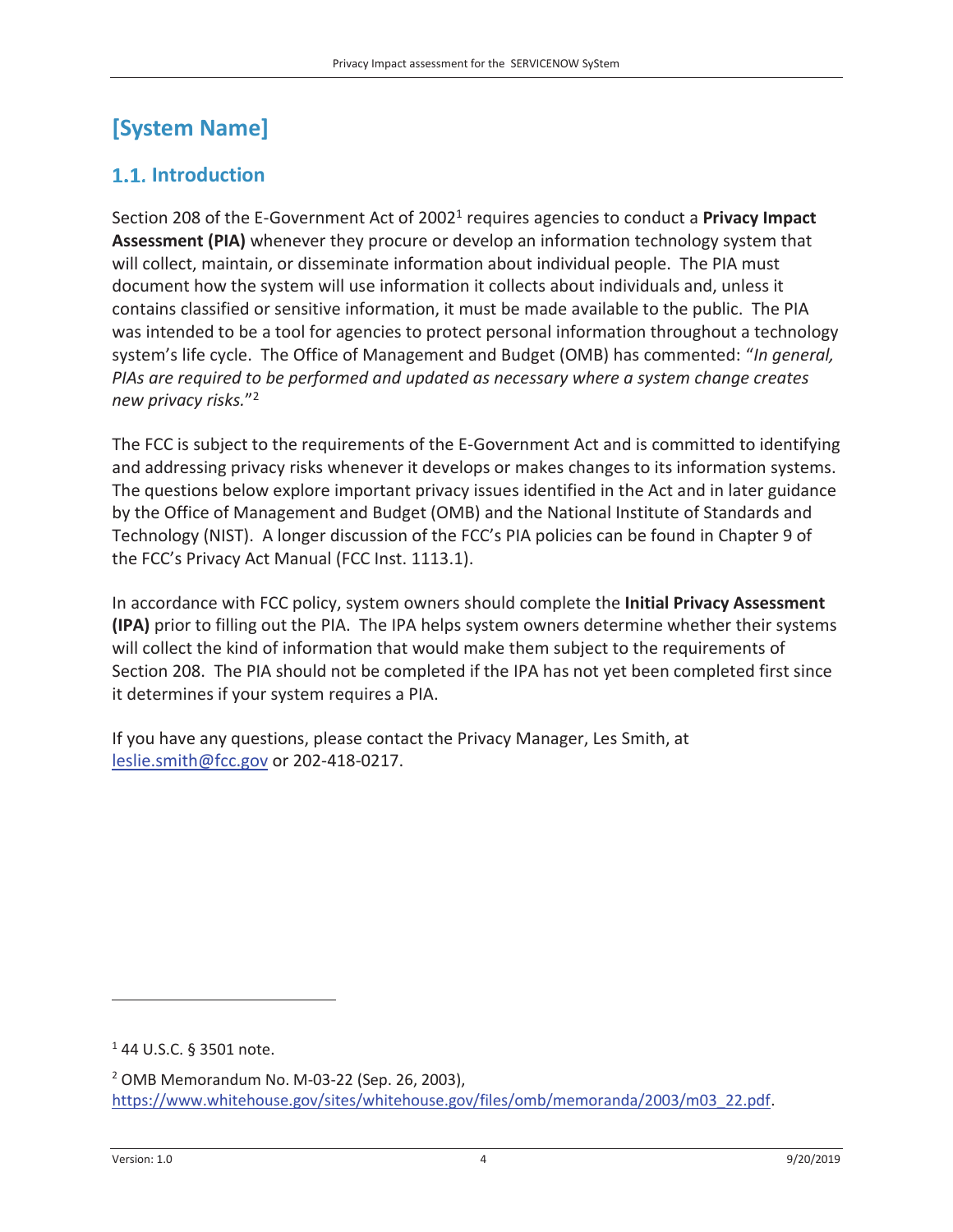#### **1.2. System Overview**

#### **A. Avoiding technical terms and unexplained abbreviations, please provide a general description of this information system.**

ServiceNow provides application suites and software solutions as well as a single, mobile, and web application development platform to build, customize, and automate applications and workflow at the FCC.

The FCC uses ServiceNow to build and operate a number of different applications that help the FCC conduct its business. Applications currently operating on ServiceNow include systems that process FCC employee information, that track and mangage internal FCC processes, and that provide a means for outside organizations to report information to the FCC. Because the FCC continues to develop applications using ServiceNow, this PIA covers both the FCC applications that currently operate on this platform and similar applications it will develop in the future.

#### **B. Is this a new information system or a significant revision of an existing system?**  ܈ New System

 $\Box$  Revision of Existing System: Please describe the revision that will be made to an existing system.

#### **C. Why is the FCC developing, procuring, or revising this information system? What is the purpose of this system?**

ServiceNow allows the FCC to streamline and simplify application development and support by providing an existing infrastructure that can be modified and customized depending on Bureau or Office needs.

#### **D. If this system is going to be provided through a cloud-based computing system,3 please check the box that best describes the service the FCC receives from the cloud computing provider:**

 $\overline{a}$ 

<sup>3</sup> *See* NIST, *The NIST Definition of Cloud Computing*, Special Pub. No. 800-145 (Sep. 2011), https://csrc.nist.gov/publications/detail/sp/800-145/final.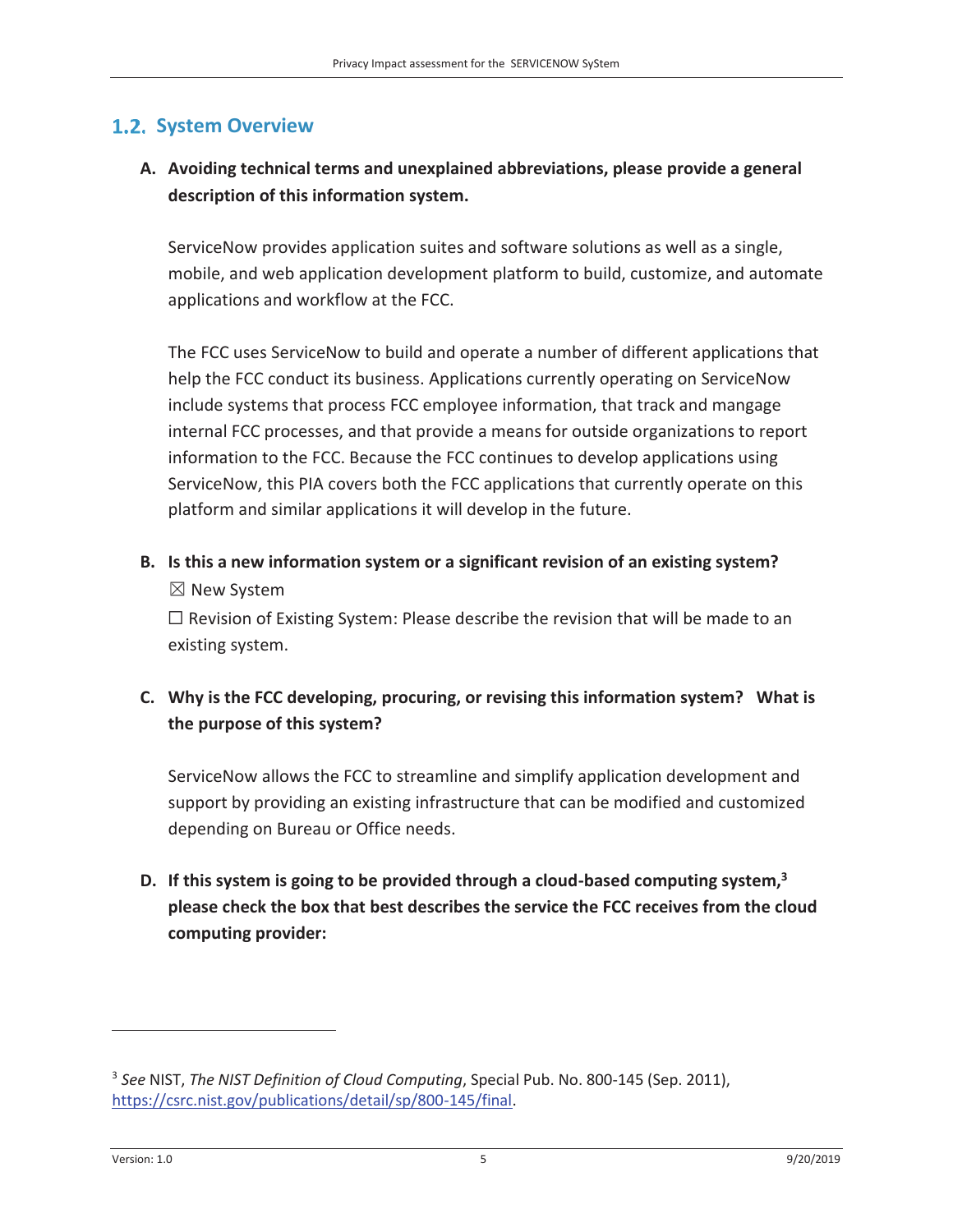$\boxtimes$  The FCC uses provider-supported application/s on the provider's cloud network (Software as a Service or SaaS)

 $\boxtimes$  The FCC has deployed application/s on the provider's cloud network and the provider supports the applications (Platform as a Service or PaaS)

 $\Box$  The FCC has deployed its own application/s on the cloud network and controls how these application/s are configured and operate (Infrastructure as a Service or IaaS)

#### **E. Under what legal authority is the FCC developing, procuring, or revising this information system?**

The information in this system is collected, maintained, and disseminated pursuant to the Communications Act of 1934, as amended, and other rules and regulations the FCC enforces.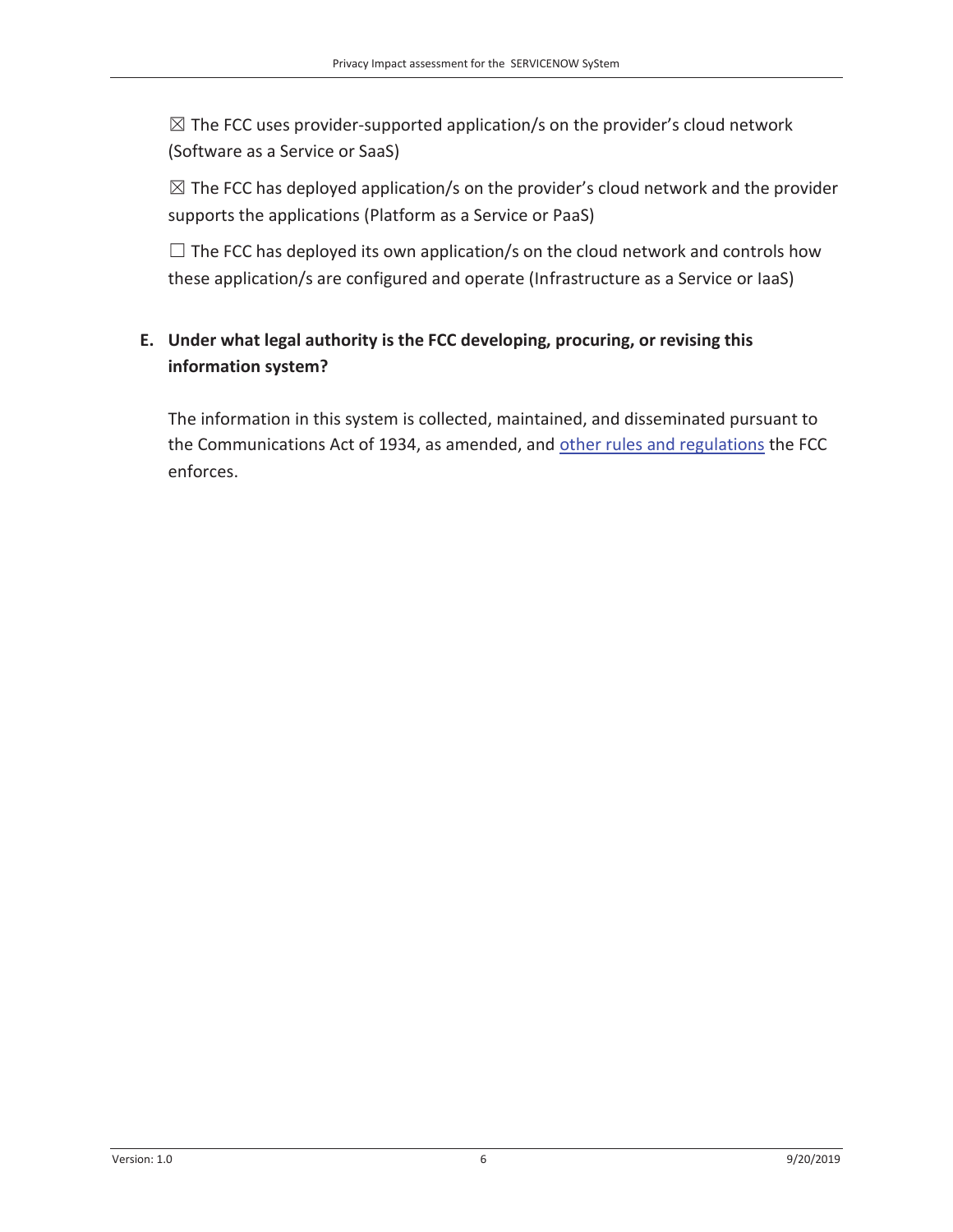### **Nature and Use of the Information that will be Collected**

**A. Specify in the table below what types of personally identifiable information (PII) may be collected, maintained, or processed in this information system.4 Check all that apply and add any types that are not listed below.** 

| $\boxtimes$ Full Name                                                                                                                                                                                                                                                                                                                              | categories of PII as needed.<br>$\Box$ Biometric Identifiers (e.g.<br>fingerprint, voiceprint)                                                                                                                                                                                                                                                                             | $\Box$ User ID<br>$\Box$ Internet Cookie Containing PII                                                                                                                                                                                                                                                                     |
|----------------------------------------------------------------------------------------------------------------------------------------------------------------------------------------------------------------------------------------------------------------------------------------------------------------------------------------------------|----------------------------------------------------------------------------------------------------------------------------------------------------------------------------------------------------------------------------------------------------------------------------------------------------------------------------------------------------------------------------|-----------------------------------------------------------------------------------------------------------------------------------------------------------------------------------------------------------------------------------------------------------------------------------------------------------------------------|
|                                                                                                                                                                                                                                                                                                                                                    |                                                                                                                                                                                                                                                                                                                                                                            |                                                                                                                                                                                                                                                                                                                             |
| $\boxtimes$ Date of Birth<br>$\boxtimes$ Home Address<br>$\boxtimes$ Phone Number(s)<br>$\boxtimes$ Place of Birth<br>$\boxtimes$ Age<br>$\boxtimes$ Race/ethnicity<br>$\Box$ Alias<br>$\boxtimes$ Sex<br>$\boxtimes$ Email Address<br>$\boxtimes$ Work Address<br>$\boxtimes$ Taxpayer ID<br>$\Box$ Credit Card Number<br>$\Box$ Facsimile Number | $\Box$ Audio Recordings<br>$\Box$ Photographic Identifiers (e.g.<br>image, x-ray, video)<br>$\Box$ Certificates (e.g. birth, death,<br>marriage, etc.)<br>$\Box$ Legal Documents, Records,<br>Notes (e.g divorce decree,<br>criminal records, etc.)<br>$\Box$ Vehicle Identifiers (e.g. license<br>plates)<br>$\Box$ Financial Information (e.g.,<br>account number, PINs, | $\boxtimes$ Employment Status, History or<br>Information<br>$\Box$ Employee Identification<br>Number (EIN)<br>$\boxtimes$ Salary<br>$\Box$ Military Status/Records/ID<br>Number<br>$\Box$ IP/MAC address<br>□ Driver's License/State ID<br>Number (or foreign country<br>equivalent)<br>$\boxtimes$ Other (Please Specify): |
| $\boxtimes$ Medical Information<br>$\boxtimes$ Education Records<br>$\boxtimes$ Social Security Number<br>$\Box$ Mother's Maiden Name                                                                                                                                                                                                              | passwords, credit report, etc.)<br>$\Box$ Geolocation Information<br>$\Box$ Passport Number                                                                                                                                                                                                                                                                                |                                                                                                                                                                                                                                                                                                                             |

**Table 0-1: PII Elements Table** 

**Other:** Most of the FCC applications that currently operate on the ServiceNow platform do not collect or maintain personally identifiable information (PII) directly from members of the public.

The Auctions and Universal Licensing System (AULS), built on the ServiceNow Platform collects phone numbers, email addresses, and occasionally tax ID numbers from individual members of the public.

 $\overline{a}$ 

<sup>&</sup>lt;sup>4</sup> The Office of Management and Budget (OMB) defines PII as, "information that can be used to distinguish or trace an invdividual's identity, either alone or when combined with other information that is linked or linkable to a specific individual." OMB Circular No. A-130, "Managing Information as a Strategic Resource" (2016), 33.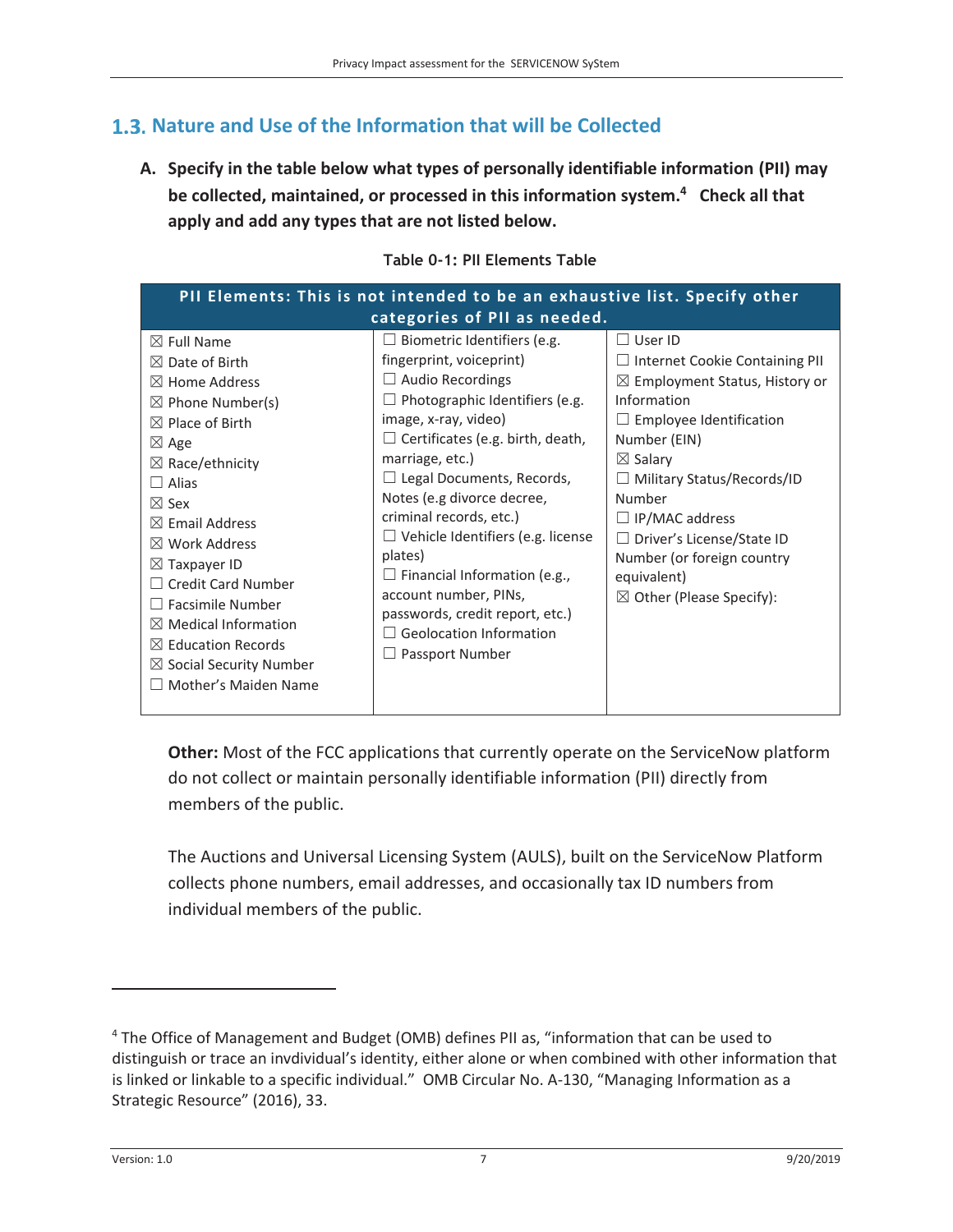Some FCC applications that currently operate on the ServiceNow platform pertain to the internal operations of the FCC and maintain PII from members of the public applying for jobs at the FCC. The FCC's EEO Complaint system maintains PII including name, date of birth, home address, phone number, place of birth, age, race/ethnicity, sex, email address, work address, medical information, education records, social security numbers, employment status/history or information, and salary for employees or job applicants who have filed EEO complaints against the FCC.

Other FCC applications related to the internal operations of the agency collect and maintain employee PII including name, date of birth, home address, phone number, place of birth, age, sex, email address, work address, social security numbers, employment status/history or information, and salary.

To the extent PII is stored in other FCC applications on ServiceNow, the information collection is incidental.

#### **B. Please explain why it is necessary to collect these PII data elements to carry out the purpose of this system.**

Information in ServiceNow applications is collected, used, disseminated, and maintained for the FCC to perform a variety of regulatory, licensing, enforcement, policy, personnel management, and other activities. PII may be present in some of these activities.

| <b>Source of Data</b> | <b>Type of Data Provided and How it is Collected</b>                                                                                                                                                                                                                                                 |
|-----------------------|------------------------------------------------------------------------------------------------------------------------------------------------------------------------------------------------------------------------------------------------------------------------------------------------------|
| FCC Staff and         | FCC staff and contractors upload data that has been created or obtained in                                                                                                                                                                                                                           |
| Contractors           | connection with the Commission's regulatory, licensing, enforcement, personnel<br>and security management, and other activities. Several FCC administrative and<br>human resources applications that operate on this platform collect and maintain<br>PII provided by FCC employees and contractors. |
| Members of the Public | A small amount of information provided by and pertaining to members of the<br>public is stored in FCC applications on ServiceNow. For the majority of the FCC's<br>applications on ServiceNow, the information is incidentally collected and stored.                                                 |

#### **C. Will this PII be collected from individuals themselves, or from third parties?**

**D. Will individuals be able to consent to the collection or particular uses of the information? What will the form of the consent be? What happens if individuals do not consent to the collection or particular uses?**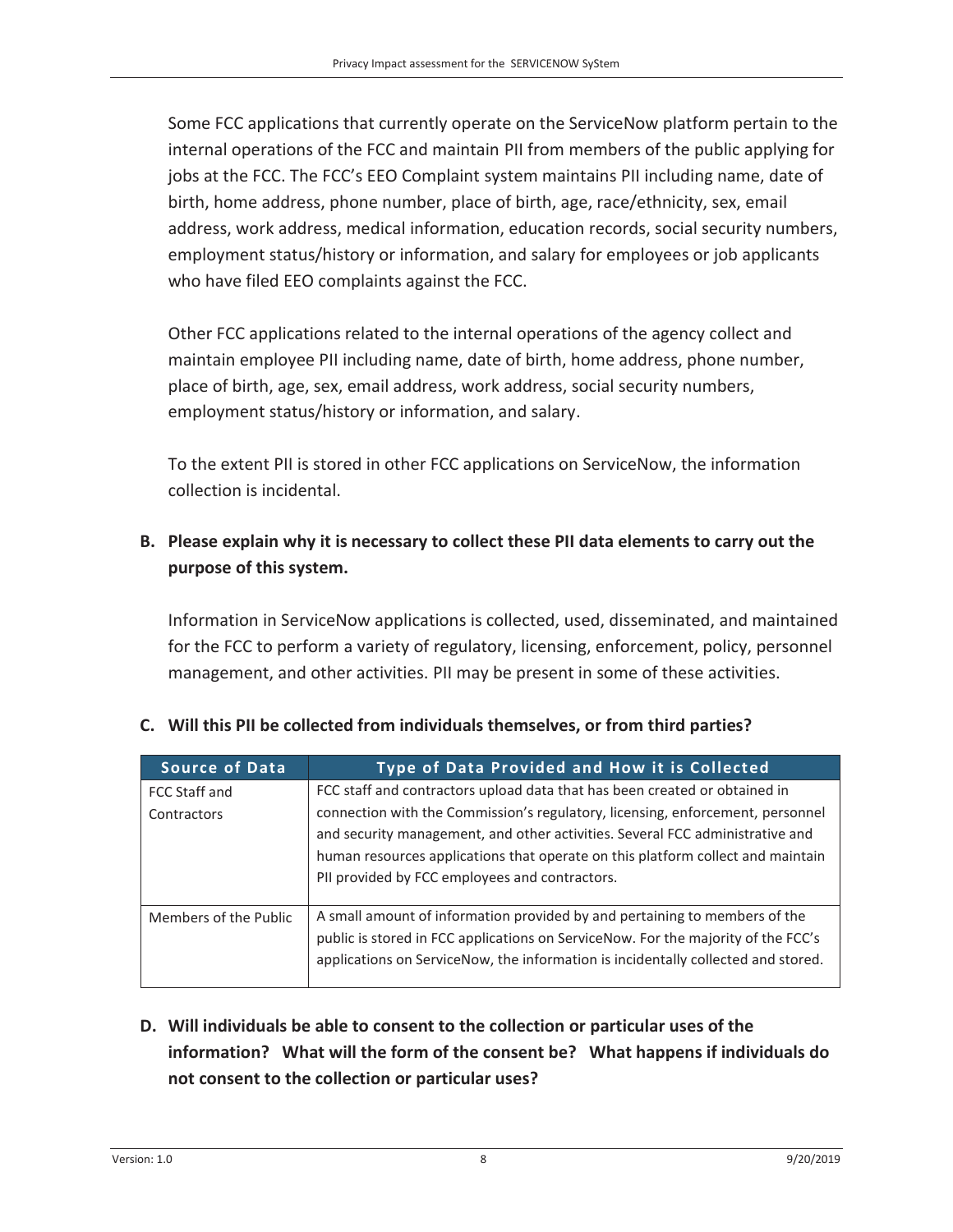The opportunity or right depends on how the information is collected. The FCC generally does not use ServiceNow to collect information, including PII, directly from the public. However, FCC staff and contractors use ServiceNow for operational, personnel, and security management, or in furtherance of the FCC's enforcement or policy mission. To the extent information collected through applications built on the ServiceNow platform or from other sources incidentally includes PII, individuals will not have an opportunity to consent.

Members of the public use AULS, an FCC application built on the ServiceNow platform, to submit filing questions or report technical issues to the FCC. In these instances, the FCC collects information necessary for resolution and response of these requests. An individual requesting resolution or response through AULS has implied consent.

FCC employees and job applicants who file EEO complaints against the FCC provide PII to the FCC's Office of Workplace Diversity (OWD), which investigates the complaints. Individuals who have filed EEO complaints for investigation have implied consent.

Please see the list of the FCC's Privacy Impact Assessments for more information on how the FCC collects information from the public.

#### **E. Please explain how these PII data elements will be processed or used in the course of operating this information system.**

For a majority of FCC applications on ServiceNow, PII is not collected directly from the public. Except for two FCC applications built on the ServiceNow platform, any information provided by and pertaining to members of the public is incidentally stored. To the extent the incidental information is used, the use is ancillary to the FCC's enforcement, regulatory, licensing and other activities.

AULS tracks trouble tickets for members of the public experiencing problems with the FCC's electronic systems, or who have questions regarding filings with the FCC. The FCC collects contact information from these members of the public to respond to their inquiries. Occasionally, the FCC will collect tax ID numbers from members of the public through AULS to resolve registration problems with the system.

The EEO Complaint system is a repository for information related to EEO complaints against the FCC. OWD uses the information in the system to track and investigate complaints and respond to complainants, including FCC employees and job applicants.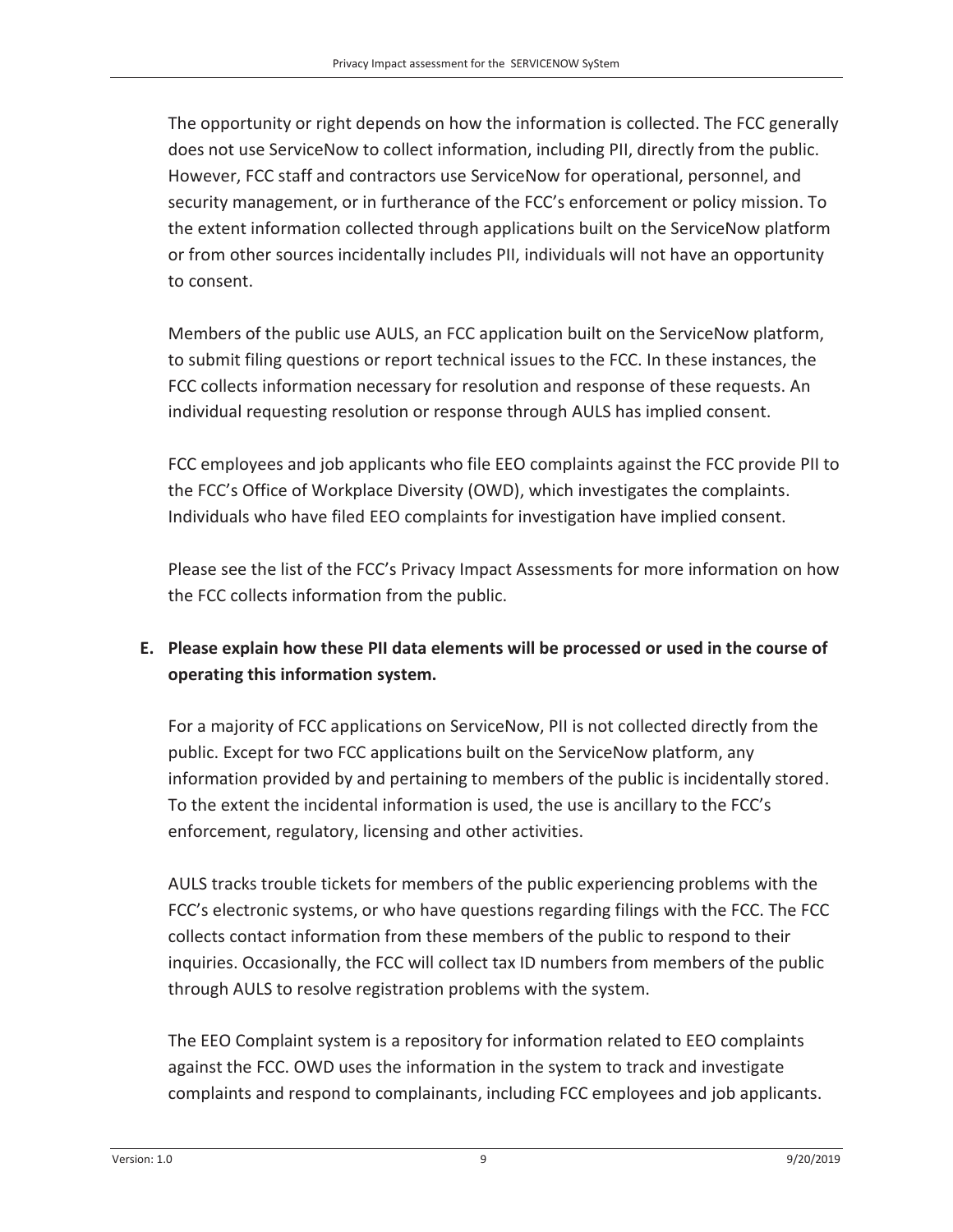Other FCC systems on the ServiceNow platform contain employee PII for internal operational, personnel, and security management at the agency.

#### **F. What steps will the FCC take to make sure this PII is accurate, complete, and up-todate?**

Due to the nature of the system and the anticipated broad use of these services across the enterprise, information that is stored in ServiceNow generally will not be checked for accuracy, completeness, or currency. It is the responsibility of the parties providing the data to ensure the completeness, accuracy, and currency of data at the time it is created. Information that is used by the FCC as part of its enforcement and other activities will be reviewed for accuracy and timeliness as required by the particular activity and the laws and authorities, if any, applicable at the time the agency compiles the records (e.g., Communications Act, personnel laws, administrative or court evidentiary rules and procedures).

#### **G. Are there procedures in place to allow individuals access to their PII or to correct inaccurate information?**

To the extent any information in these FCC applications on ServiceNow are "records" under the Privacy Act of 1974, an individual may make a request for access to information the FCC maintains about her or him. The FCC's Privacy Act Information page provides links to the FCC's System of Records Notices (SORNs), as well as information about making Freedom of Information Act (FOIA) requests and the online FOIA request form. Individuals seeking access must follow the FCC's Privacy Act rules and procedures, published in the Code of Federal Regulations (C.F.R.) at 47 C.F.R. § 0.551, et seq. Access to information under the Privacy Act is subject to certain exemptions.

#### **H. How long will the PII be retained and how will it be disposed of?**

Information in the FCC ServiceNow cloud instance is retained and destroyed in accordance with applicable FCC policies and procedures, as well as with the FCC records disposition schedule and General Records Schedules approved by the National Archives and Records Administration (NARA). FCC staff receive training and reminders about their records and destruction obligations. All information will be securely and irreversibly disposed of/destroyed in accordance with applicable FCC policies and procedures, OMB, NARA, and NIST regulations and guidelines.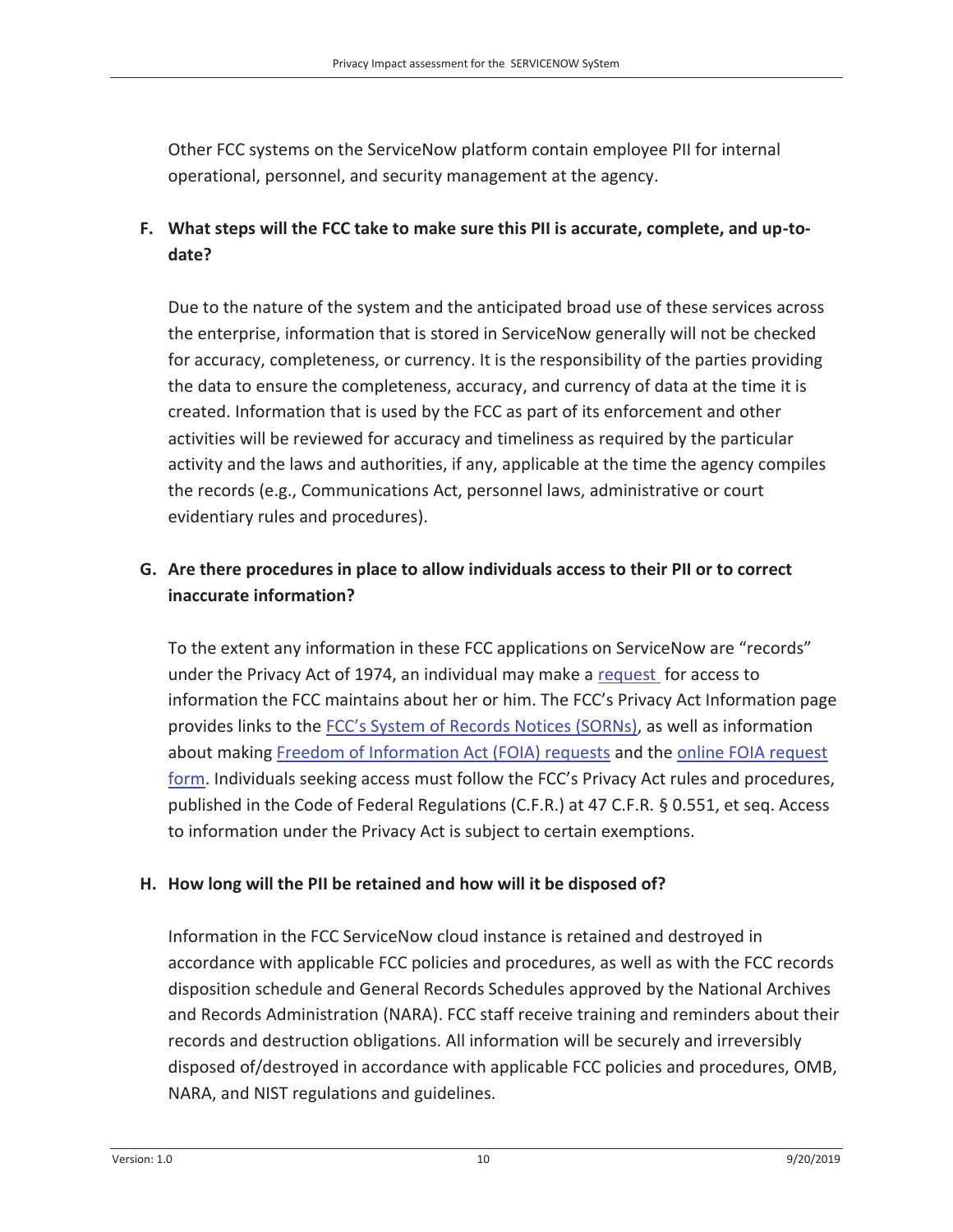#### **1.4. Data Security**

#### **A. Are there administrative procedures and technicial safeguards in place to protect the data in the system? What controls are in place to ensure proper use of the data?**

The FCC protects its information resources with a dynamic set of security measures. Some of these measures (e.g., network firewalls, physical security) protect the entire FCC enterprise, while other measures (e.g., user access restrictions, encryption) are applied to specific information systems. Following the risk-based policy established in the Federal Information Modernization Act (FISMA), the FCC applies more security measures (also known as security "controls") to information systems that present higher operational risks. Consistent with this policy, the FCC applies specific security controls to systems that collect and process PII. A comprehensive list of the security and privacy controls the FCC may apply to its information systems can be found in National Institute of Standards and Technology (NIST) Special Publication No. 800-53 (revision 4), https://csrc.nist.gov/publications/detail/sp/800-53/rev-4/final.

The FCC purchases cloud computing services from providers that have been authorized under the Federal Risk and Authorization Management Program (FedRAMP). Cloud service providers that have received this authorization have demonstrated that they apply security controls to their computing resources in a manner that is consistent with the federal risk-based information security requirements the FCC follows.

#### **B. Has the system undergone the appropriate security risk assessment and received authority to operate?**

Yes. Current Risk Assessment completed on May 17, 2019 and previous Authority to Operate received on December 20, 2017.

#### **Access and Sharing of the Information**

**A. Which FCC employees and contractors will have access to the PII in this information system?** 

| <b>Will Have Access</b> | How and Why the Data Will be Accessed                                            |
|-------------------------|----------------------------------------------------------------------------------|
| <b>FCC Staff</b>        | Access to ServiceNow is restricted to authorized FCC system owners and end       |
|                         | users. All system owners and end users must adhere to the FCC Rules of           |
|                         | Behavior. Access to the information stored within ServiceNow is dependent on     |
|                         | the particular business purpose and the access permissions granted to a specific |
|                         | user. For example, system administrators may have access to system data and      |
|                         | system audit logs in order to manage access roles, monitor system usage,         |
|                         | perform system audits, and complete other necessary job functions.               |
|                         |                                                                                  |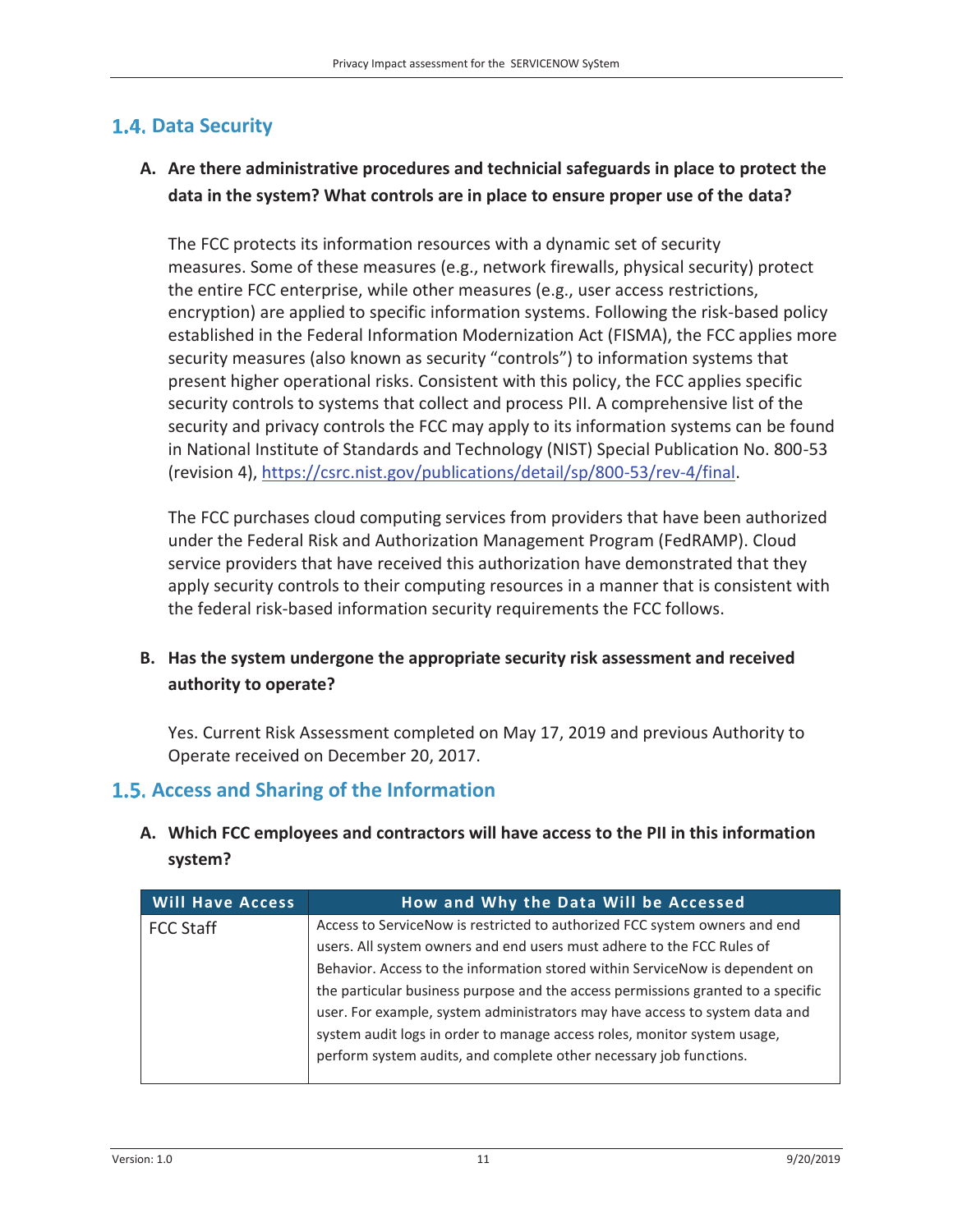| <b>Will Have Access</b>              | How and Why the Data Will be Accessed                                                                                                                                    |
|--------------------------------------|--------------------------------------------------------------------------------------------------------------------------------------------------------------------------|
| Contractors                          | FCC may have contractor support within program areas, and these contractors<br>will have access to the information in ServiceNow as required to perform their<br>duties. |
| Office of Inspector<br>General (OIG) | Under appropriate circumstances, data stored within ServiceNow or ServiceNow<br>log data may be provided to the OIG for auditing or law enforcement purposes.            |

#### **B. Will the information be shared with 3rd parties as part of the operations of the information system (e.g., through an application programming interface or "API")?**

Software as a service requires the service provider to have access to information collected and stored on its applications. Authorized FCC contractors have access to information in ServiceNow, when necessary. Some authorized FCC contractors have access to ServiceNow simply as users, and one or more authorized FCC contractors have access to certain administrative functions. All FCC contractors are required to complete security and privacy training prior to obtaining access to any FCC systems, and complete annual security and privacy training to maintain network access and access to those systems.

Contractors who access ServiceNow are subject to the same rules and policies as FCC staff. Contractors must also follow the reporting and other procedures in the FCC's Breach Notification Policy.

#### **1.6. Privacy Act System of Records Notice**

**A. Is the FCC planning to publish or has it already published a Privacy Act System of Records Notice (SORN) for this information system? If the FCC has already published a SORN, please provide a citation to the Federal Register.** 

The FCC is not required to publish a SORN for ServiceNow because it is not a system of records, as that term is defined the Privacy Act, 5 U.S.C. § 552a(a)(5).